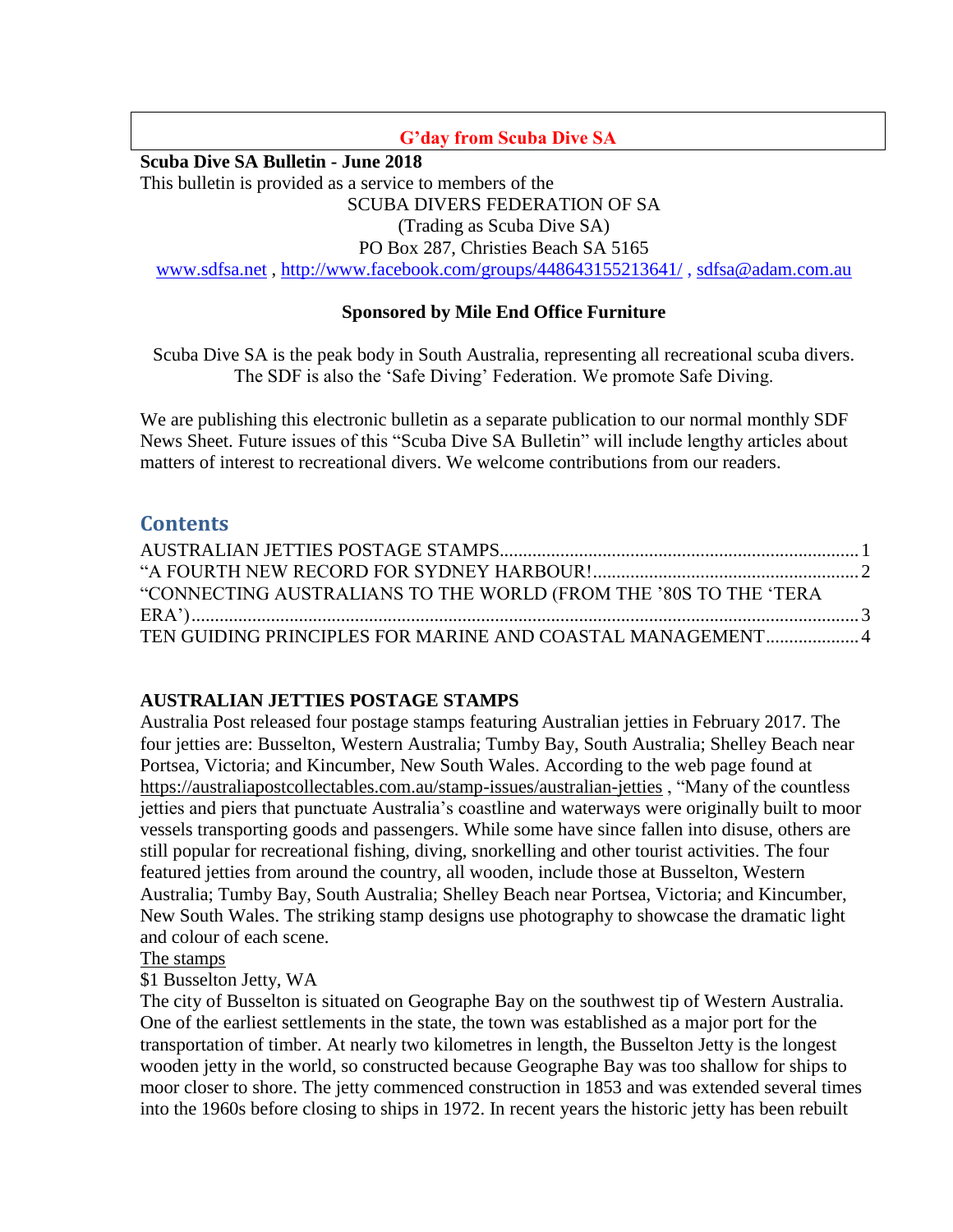and renovated and is now a popular attraction, with the old rail line along the pier now carrying tourists to an underwater observatory near the end of the jetty, which is listed in the State Register of Heritage Places.

\$1 Tumby Bay Jetty, SA

Tumby Bay is a farming town situated on the Spencer Gulf on the eastern coast of Eyre Peninsula in South Australia. The town was established as a shipping port for wheat, wool, copper and talc and the 133-metre long jetty, the second on the Peninsula, was constructed in 1874 to ship anticipated supplies of copper from the nearby Burrawing Mine. The jetty was extended in 1905 and 1909, and dismantled for safety reasons in 1999. The current wooden jetty was constructed in 1908–09 and is well known as a diving destination for viewing sea creatures including the Leafy Seadragon, nudibranchs, seahorses, octopuses and rays.

\$2.10 Shelley Beach Jetty, VIC

Portsea is a popular resort town located 95 kilometres from Melbourne near the end of the Mornington Peninsula and close to the Heads, the region of water connecting the protected Port Phillip Bay with the wild ocean of Bass Strait. The picturesque private jetty on the stamp is located at Shelley Beach, a small secluded beach between Portsea and Sorrento. \$2.95 Kincumber Jetty, NSW

The jetty at Kincumber is located on the Brisbane Water, an estuary in the Central Coast region north of Sydney. The small wooden jetty can be found from the walk and cycle track between the towns of Kincumber and Davistown. The scenic estuary is an important region for birds such as the Bush Stone Curlew, Regent Honeyeater and Swift Parrot. The nearby Kincumba Mountain Reserve is a major attraction. Kincumber was one of the earliest settlements on the Central Coast, established to supply wood from the surrounding rainforest for the growing colony of Sydney in the early 19th century. Meeting the needs of water transport, boat building was also an important industry."

#### <span id="page-1-0"></span>**"A FOURTH NEW RECORD FOR SYDNEY HARBOUR!**

A huge thank you goes to Kim Dinh who recently added an observation of a 3 cm long juvenile Blackspotted Puffer, Arothron nigropunctatus, photographed in Sydney Harbour. The species had not previously been recorded from the Harbour. The Sydney Harbour Fish list,

which now contains 595 species, has been updated.

Kim's observation, which was made on the 9th April 2018, was followed up by a second sighting of the same fish 12 days later. Kim reported that the fish had grown to about 5cm in length. The Blackspotted Puffer is a tropical species. In Australia, it occurs from northwestern Western Australia, around the tropical north of the country, and on the east coast south to the Shoalhaven River, New South Wales. The species has previously been photographed south of Sydney by Andrew Trevor-Jones, but Kim's observation is the first time it has been documented from within the harbour.

Since Australasian Fishes went online in October 2016, 3 species have been added to the Sydney Harbour List in addition to Kim's recent observation:

Clown Toby, Canthigaster callisterna Whitespotted Dragonet, Orbonymus rameus Mossback Velvetfish, Paraploactis trachyderma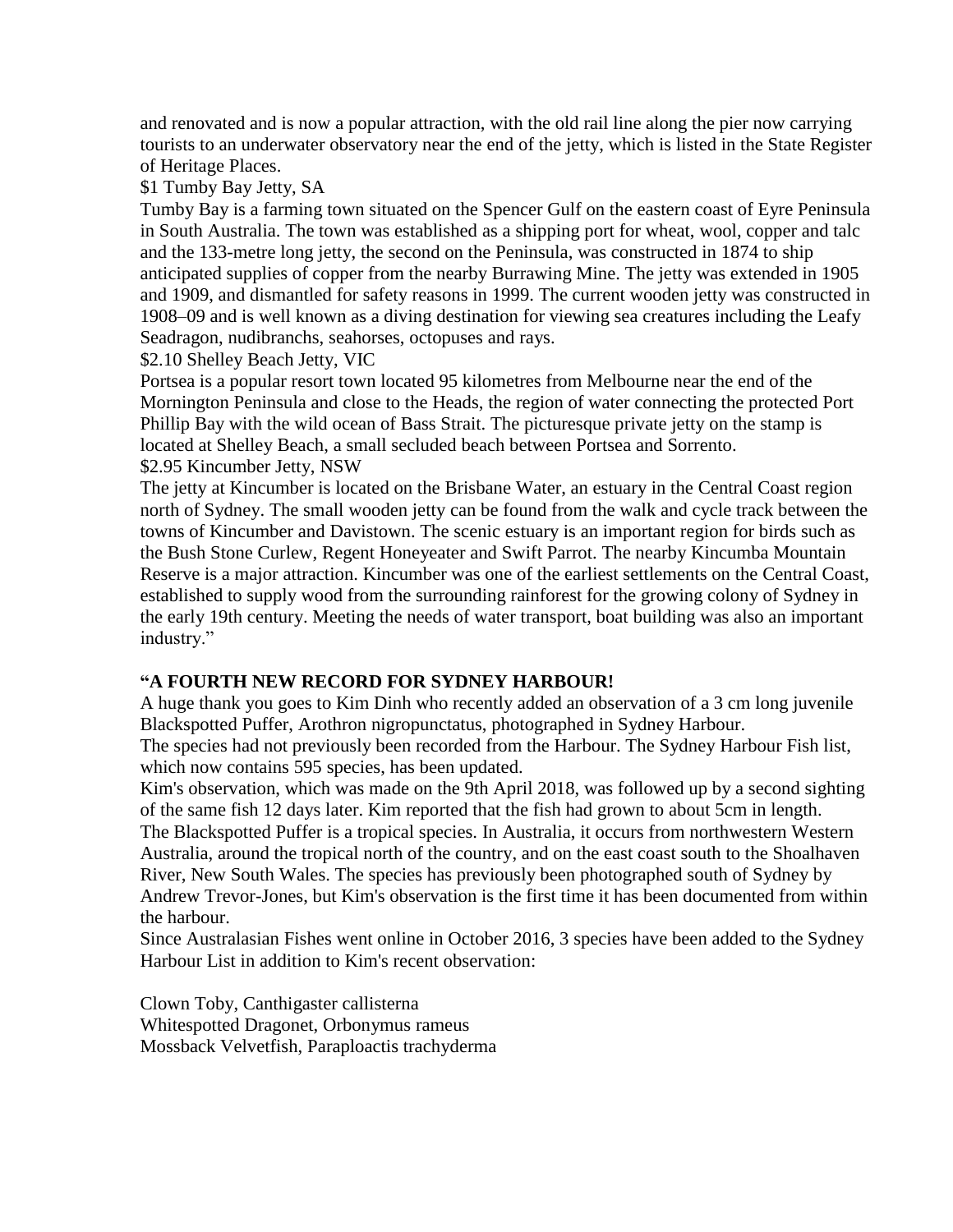As warming continues are we likely to see more tropical species venturing further south more regularly, or even establishing where previously they had not lived?"

Comments that followed included:

"Yes, I agree with you. I'm pleased that this sort of information is being documented by Australasian Fishes. There have been multiple observations of fishes photographed outside their recognised ranges. I'm sure there will be many to come.

The answer is yes, but also not really, but maybe in the longer term.

In the last 20 years tropical species have been recorded more often, and further south on the east coast of Australia. That's a fact. However, the Australian Museum contains specimens from Sydney Harbour of coral trout from over 60 years ago, commercial records from the south coast of NSW indicate good runs of spotted mackerel around 40 years ago, and so on and so forth. Many range extensions are of juveniles. New record, fair enough, but is that ecologically significant.... who knows.

For me, the true indicator of spatial shifts in species compositions is medium to long term permanence. By that I mean the establishment of adult populations that are capable of selfreplenishment.

A good example is the Black Cod, Epinephelus daemelii. This species was abundant in NSW, including southern regions, but fishing reduced those populations, especially in the south, to very low numbers by the 1980's. However, NSW Fisheries examination of BC speared in comps revealed that Black Cod in southern regions were not reproductively active. A "dead" population in effect, relying on larval replenishment from breeding populations further north.

Currently we are seeing good numbers of juveniles of Black Cod on the south coast. Is this a good thing, or are locally endemic predatory fish of similar size being negatively impacted?

The same question can be asked of the tropical arrivals we are seeing now. Are these butterflyfish going to form long term, stable populations which form reproductive units, or will they simply be food for whatever can eat them come winter?"

(Source:<https://www.inaturalist.org/projects/9358/journal/15426> )

## <span id="page-2-0"></span>**"CONNECTING AUSTRALIANS TO THE WORLD (FROM THE '80S TO THE 'TERA ERA')**

(It's hard to imagine life without the internet – there would be no binge-watching Netflix, email or shopping on Amazon. However, less than 25 years ago few people had even heard of the internet. During this time of immense change, advancements in the internet's backbone – a vast network of international undersea cables – has kept our Head of Global Marine Operations, Phil Murphy, on his toes during a long career at Telstra.)

It's dizzying to think how much the world has changed since the early mass adoption of the internet in the 1990s. It is now part of many aspects of everyday life and is made possible by a vast network of subsea cables crisscrossing the ocean floor. Today we rely on these cables to transport 99 per cent of our international data – the remaining one per cent is transmitted via satellite.

Connecting the world via subsea cables isn't exactly new, but it has changed a lot since the first one was laid between England and France in the 1850s. Capable of electronically transmitting Morse code one character every two minutes, this telegraph cable was made of copper. Imagine today's typical SMS taking more than five hours to send!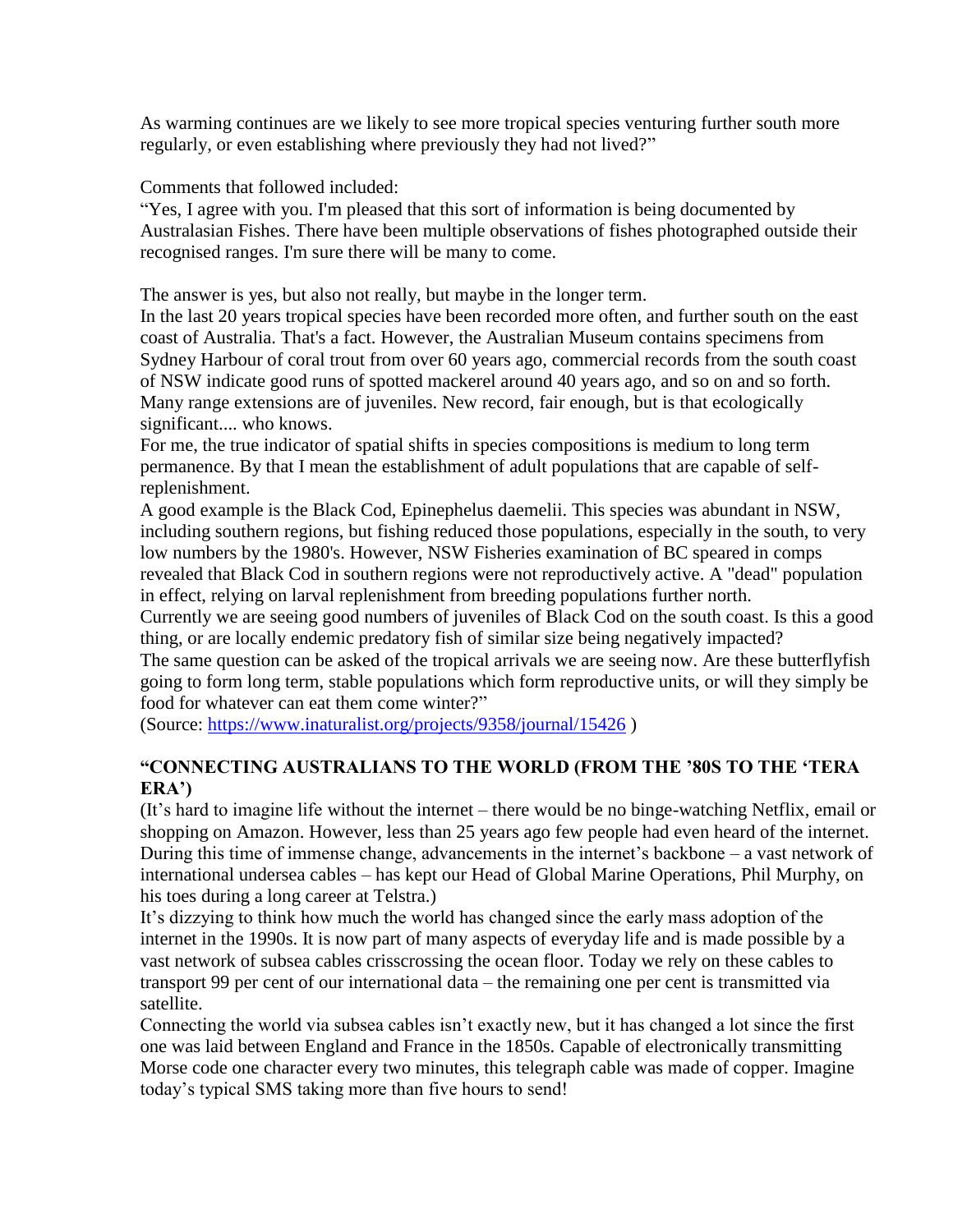Fast-forward to more recent history – the 1980s – and voice traffic was booming thanks to the use of landlines. It wasn't until the 1990s that today's modern subsea cable using digital fibre-optic technology became available for commercial use. Using rapid pulses of laser light carried by hairthin glass strands, this new technology could transmit data at much higher capacity. It would drastically reduce communications times so there was less delay compared to satellite, when speaking on the phone. Even so, it was not yet known that this fibre-optic technology would be the foundation for the internet as we now know it.

I joined what was then the Overseas Telecommunications Commission, a precursor to Telstra, as an engineering graduate in 1975 and first worked on a subsea cable project in the early 80s. This new cable, called ANZCAN, would span the ocean floor to connect Australia with New Zealand and Canada. For Australia, this was a significant milestone for international connectivity. Queen Elizabeth II officially opened the cable in 1984 at the Sydney Opera House and I was there to watch.

By the mid-90s many of us were familiarising ourselves with dial-up internet. I worked on subsea cables projects connecting Australia and New Zealand, as well as Hawaii and Guam. These cables would all enter service before 1995. As internet adoption increased, the internet giants of today like Google and Amazon were created, and encyclopaedias were quickly replaced by "surfing the web." There were around 16 million people online in 1995. Today, with broadband and mobile internet that figure is close to four billion.

As the technology we use to connect has changed, so too has the design and capacity of our cables. We've gone from designing cables primarily for voice calls to ones that cater for the enormous demand for data driven by the rise of video streaming, cloud computing and virtual reality. To put this in context, in the late 1980s, 75 per cent of developed countries' communication was voice traffic. Today, 65 per cent of traffic is data.

To this day I continue to work on Telstra's subsea cable projects that enable millions of consumers and businesses around the world to connect to the internet. Work is currently underway to build INDIGO – a new subsea cable system that will connect Perth and Southeast Asia. At speeds of 36 terabits per second, INDIGO will deliver around 40 times more capacity than the current cable that runs between Perth and Singapore.

Looking back, the technology of the 1980s is almost unrecognisable. When we consider that the last 30 years brought us Facebook, Google and more recently the Internet of Things (IoT), I can only imagine what incredible advancements we'll see next to the technology that keeps us all connected."

(The above details were written by Philip Murphy, General Manager, Marine Operations at Telstra. Phil has been involved in the international telecommunication industry since completing his engineering degree in 1974. During his career, he has been responsible for satellite planning at 36,000km up and subsea cables at over 8,000m down. His career started at the Overseas Telecommunications Commission (OTC, a precursor to Telstra) before taking up roles at Reach and the Australia Japan Cable (AJC). He then re-joined Telstra in 2015.)

(Source: [https://exchange.telstra.com.au/story-connecting-australians-world-80s-tera](https://exchange.telstra.com.au/story-connecting-australians-world-80s-tera-era/?ref=BP_ARTICLE_TEL_EXCH_our-underwater-cables-explained_99-of-international-data-is-carried-under-seas_160518)[era/?ref=BP\\_ARTICLE\\_TEL\\_EXCH\\_our-underwater-cables-explained\\_99-of-international-data](https://exchange.telstra.com.au/story-connecting-australians-world-80s-tera-era/?ref=BP_ARTICLE_TEL_EXCH_our-underwater-cables-explained_99-of-international-data-is-carried-under-seas_160518)[is-carried-under-seas\\_160518](https://exchange.telstra.com.au/story-connecting-australians-world-80s-tera-era/?ref=BP_ARTICLE_TEL_EXCH_our-underwater-cables-explained_99-of-international-data-is-carried-under-seas_160518) )

#### <span id="page-3-0"></span>**TEN GUIDING PRINCIPLES FOR MARINE AND COASTAL MANAGEMENT**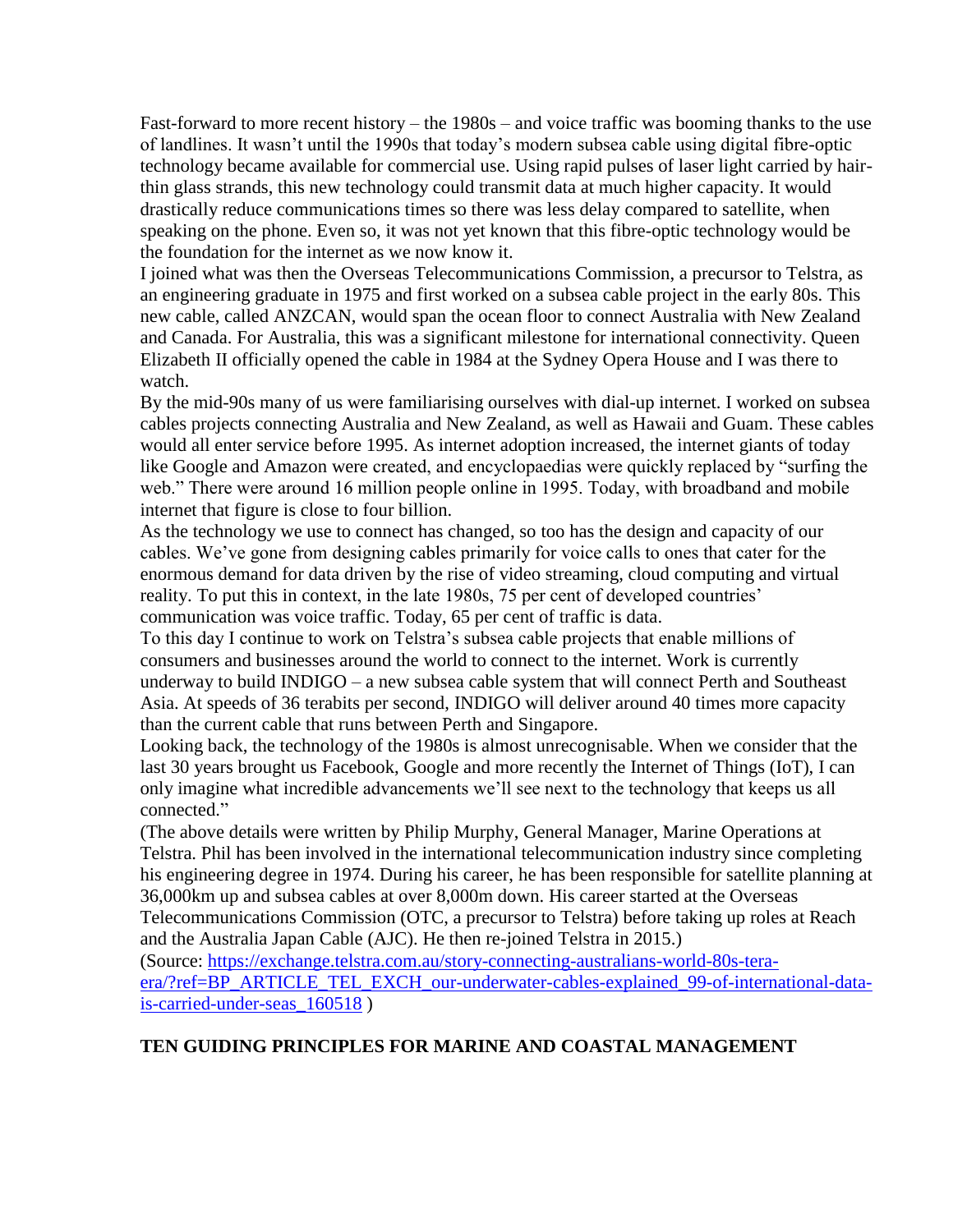Delegates at the Coast to Coast Conference held in Hobart in April endorsed Ten Guiding Principles for Marine and Coastal Management. These were then endorsed by the Australian Coastal Society on 2nd May.

Preamble: As marine and coastal practitioners we recognise Australia's diverse marine and coastal environments as ecosystems with intrinsic values that need to be cared for, wisely used, and effectively managed, to ensure these are sustained now and into the future.

These 10 guiding principles, intentionally broad, reflect current best practice in marine and coastal management. They provide guideposts for marine and coastal practitioners in the development of comprehensive, inclusive, and sustainable responses to the challenges of managing Australia's coasts and seas, and offer points of reflection in the review of policies, plans and programs.

1. Managing Country Together: Australian marine and coastal planning, management, and practice will be built on partnerships with Indigenous peoples, and respect for thousands of years of effective stewardship and traditional and contemporary Aboriginal knowledge.

2. Empowering Community: Marine and coastal practitioners will seek to foster leadership, build a culture of respect and stewardship for marine and coastal values, and empower communities to actively participate in decision making.

3. Recognising People and Nature: The interests of those that derive benefit or livelihoods from the coast or seas be they economic, social, environmental, or spiritual, are recognised and we seek to find balance between these interests and the needs of the natural world in our planning, protection, and use.

4. Integrating Management: Marine and coastal planning and management will be integrated within a framework that considers natural systems and the linkages between the land and seascapes.

5. Working Collectively: Spatial planning provides opportunities to bring together stakeholders, decision makers, and communities, in the development of marine and coastal policies, whilst also helping to build understanding and collaboration among different sectors.

6. Recognizing Constant Change: The dynamic nature of marine and coastal systems requires adaptive management approaches in planning.

7. Climate Change Urgency: Action is required now to reduce the impacts of climate change on Australia's marine and coastal environments.

8. Evidence Based Decision Making: Effective marine and coastal management will be informed and evaluated by science and ensure that new information is incorporated into our decision making.

9. Engaging Hearts and Minds: In creating sustainable futures for our marine and coastal environments the arts provide unique opportunities to engage hearts and minds, and enhance the contributions from other disciplines and practitioners.

10. Collaborating: Transparent networking and collaborative opportunities are fundamental for knowledge transfer and developing communities of shared practice to better care for Australia's marine and coastal environments.

(Source: [https://australiancoastalsociety.org/latest-news/2018/may/08/ten-guiding-principles-for](https://australiancoastalsociety.org/latest-news/2018/may/08/ten-guiding-principles-for-marine-and-coastal-management/)[marine-and-coastal-management/](https://australiancoastalsociety.org/latest-news/2018/may/08/ten-guiding-principles-for-marine-and-coastal-management/) )

The Scuba Divers Federation of SA is a member of the following: - RecfishSA (SA Recreational Fishing Advisory Council)